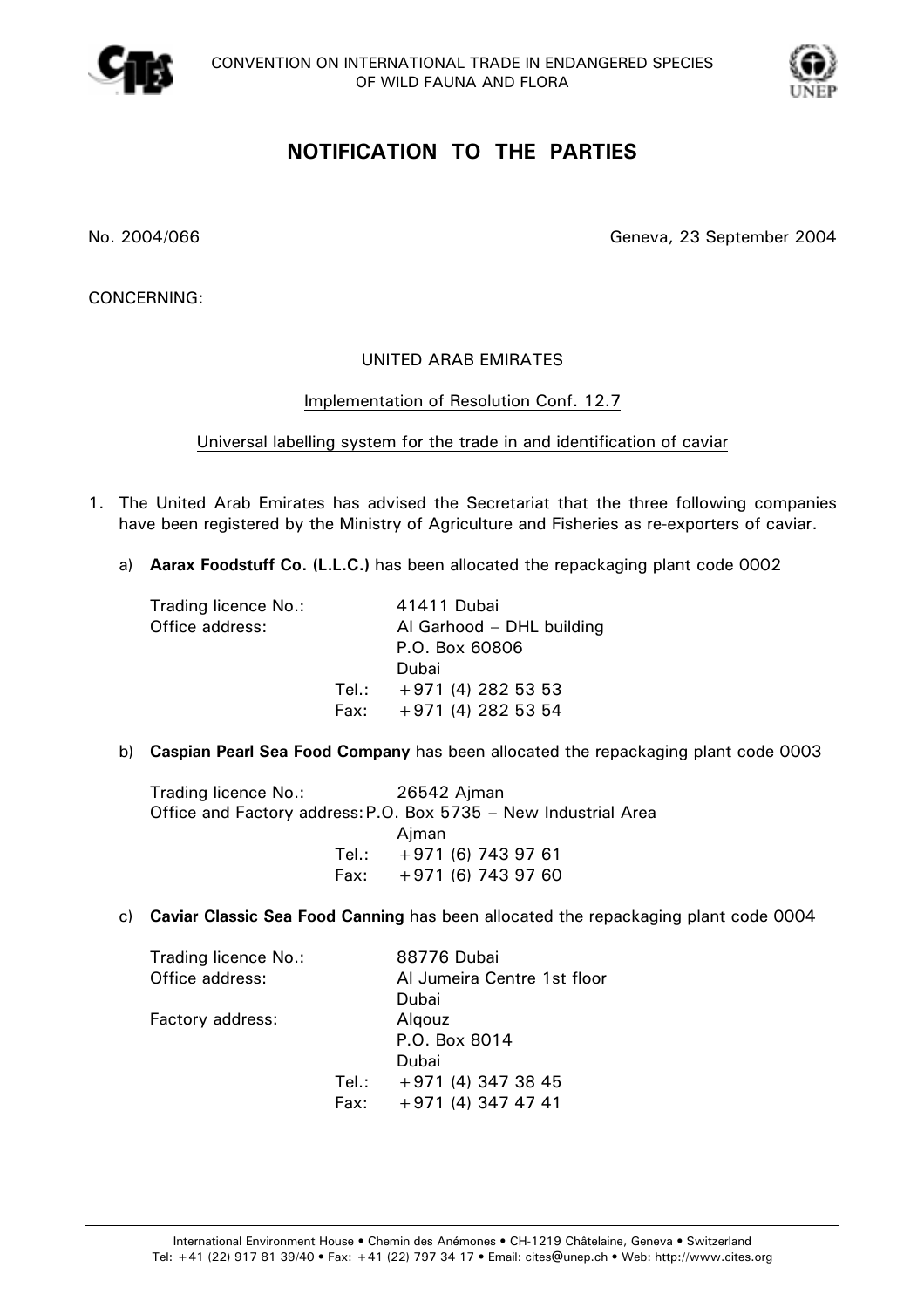2. The companies will re-pack and re-export caviar in tins and jars that will have a label that follows the format recommended in Resolution Conf. 12.7, Annex 1. For example, labels for caviar originally imported from Azerbaijan (ISO code AZ) would be of the format:

|                      | Acipenser gueldenstaedtii: GUE/W/AZ/2004/AE-0002/zzzz |
|----------------------|-------------------------------------------------------|
| Acipenser stellatus: | STE/W/AZ/2004/AE-0003/zzzz                            |
| Acipenser persicus:  | PER/W/AZ/2004/AE-0004/zzzz                            |

Tins and jars are also wrapped in a control seal that breaks on opening.

- 3. In addition to the information above, the date of production and expiry, the country of origin and the type of caviar will be printed on the tins and jars.
- 4. Photocopies of the lids of tins and jars are attached.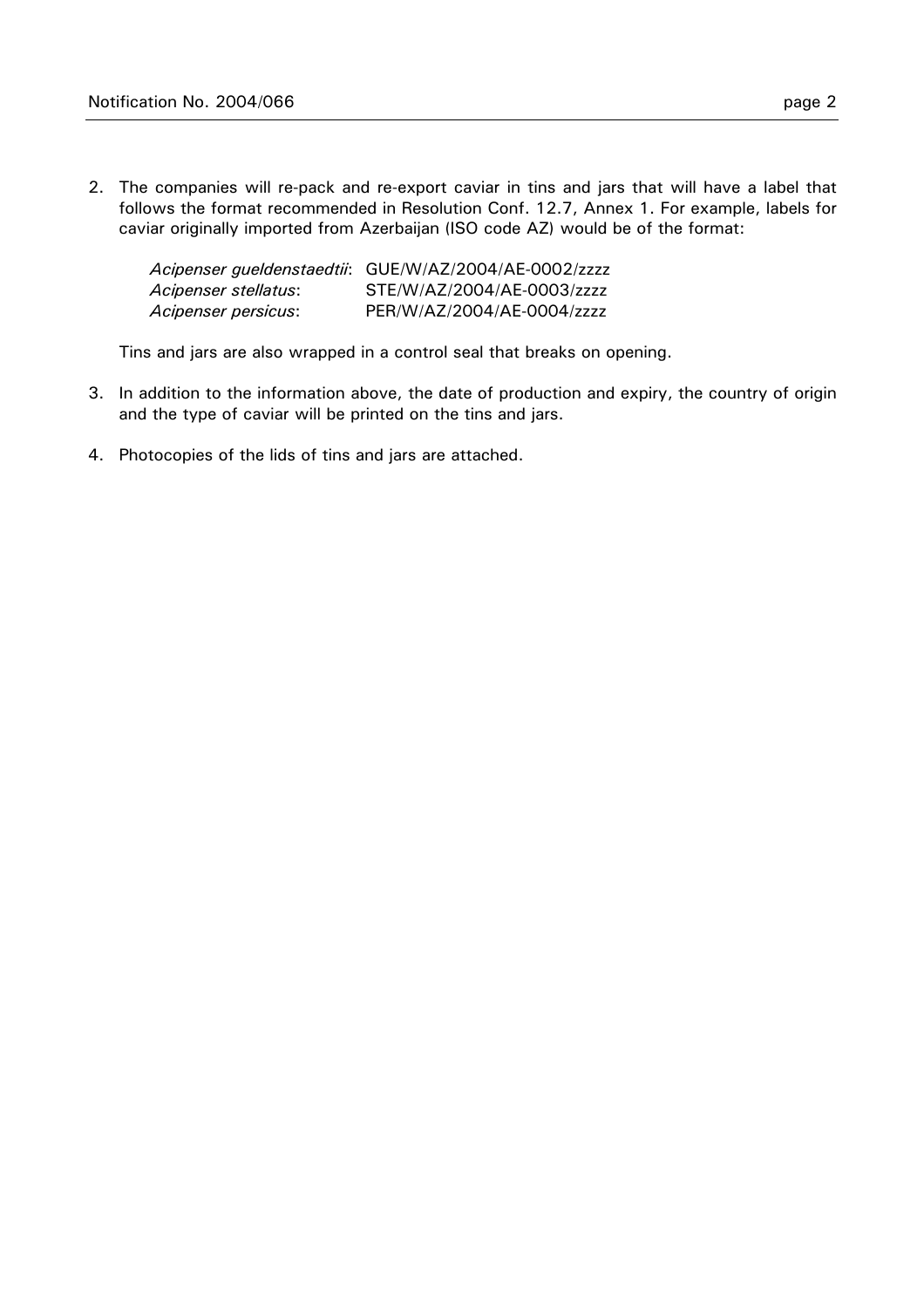

### Aarax Foodstuff Co.

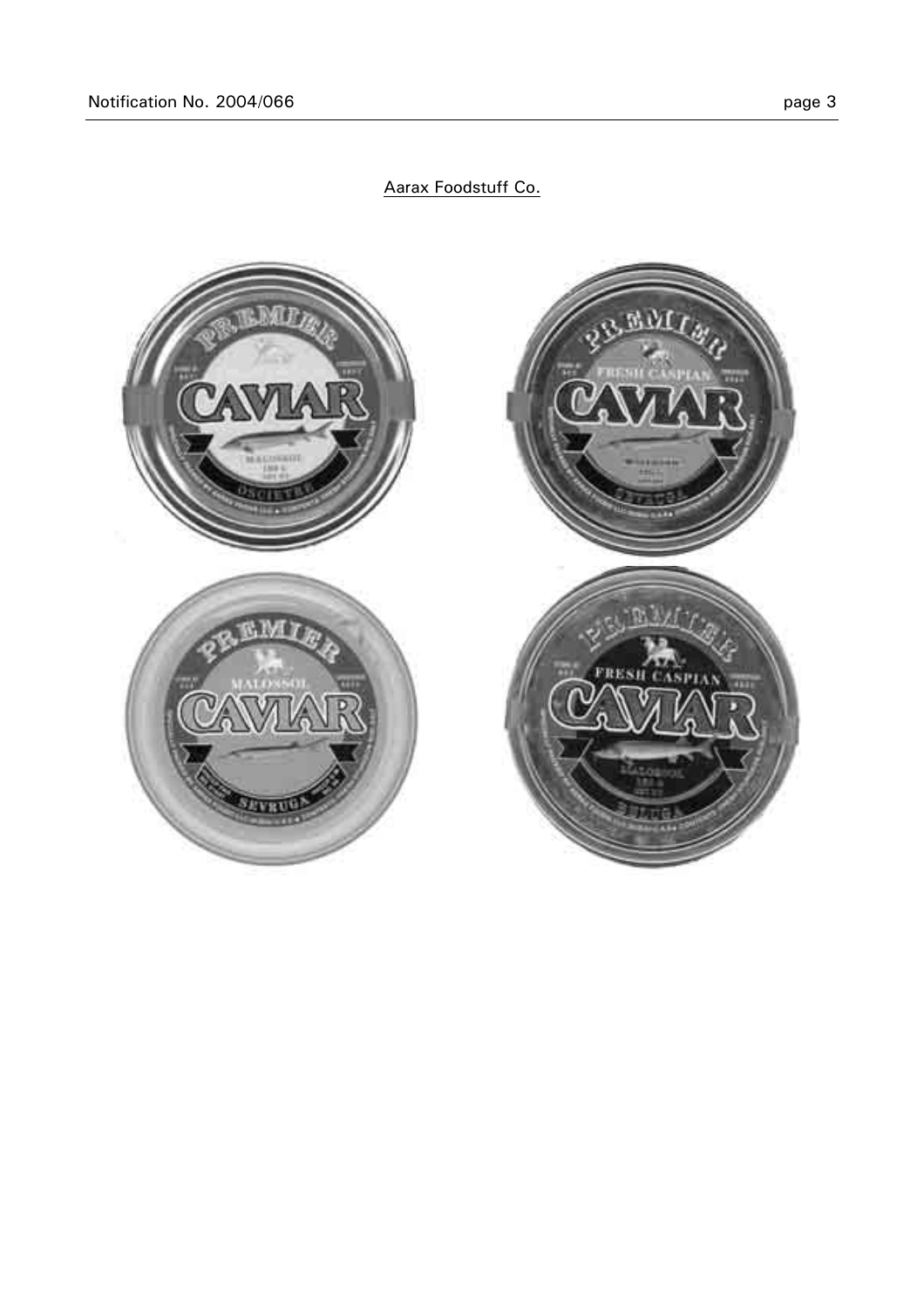## Caspian Pearl Sea Food Company